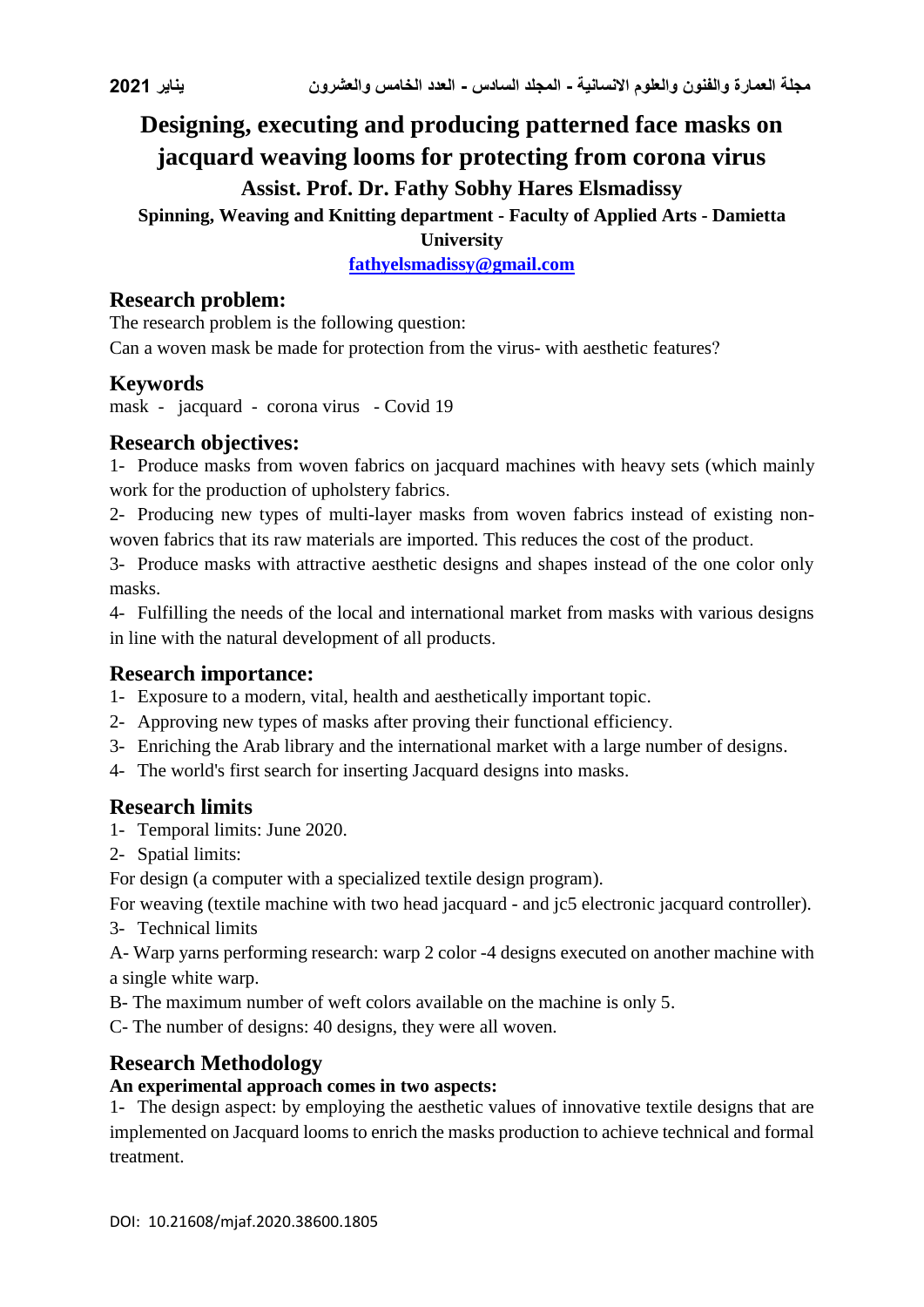2- The executive side: through the implementation of these designs by the appropriate methods and the appropriate techniques with which the aesthetic and functional dimension are achieved in the form of woven masks

# **Theoretical framework**

#### **What is Corona virus?**

Corona Viruses are a large family of viruses that cause disease in animals and humans, they cause infections in the respiratory system.

Respiratory infection intensity ranges from common colds to more severe diseases such as Middle East Respiratory Syndrome (CIRS) and severe acute respiratory syndrome (SARS) and the newly discovered Corona virus called Covid-19 disease, as shown in

#### **The main methods of infection:**

Corona virus is transmitted from one person to another through respiratory droplets caused by coughing or sneezing.

There are other methods of infection, summarized in.

Studies have shown that the virus that causes Covid-19 can stay on plastics and stainless steel for 72 hours, on copper less than 4 hours, and on cardboard (carton) less than 24 hours.

#### **Are you looking for advice to prevent corona virus?**

Textile materials vary in) medicinal purposes. And all the fibers used in the medical field must be non-toxic.

Causing allergies or cancerous diseases in addition to their ability to be sterilized without any change in their physical or chemical properties - including the patient's urine and the surgeon lightweight non-woven clothing used for medical protection.

The emergence of a pandemic affecting the respiratory system led to the request of face masks. There is limited knowledge available about the performance of the various fabrics available and commonly used in cloth masks.

More importantly, there is a need to evaluate filtration efficiencies as a function of the particle size of an aerosol in the range of 10 nm, on we conducted these studies for many common fabrics including cotton, silk, and chiffon.

We expect that the improved hybrid performance is likely due to the combined effect of mechanical and electrostatic filtration. Cotton, the material most used for cloth masks, performs better at a higher weave density (i.e. the number of yarns) and can make a huge difference in filtration.

#### **How important the mask is to you?**

It is the first and most important means to protect the individual and others so you will be banned from people if you are ill or hurt them if you are healthy.

# **Quality conditions masks:**

1- The level of risk or exposure to the person who will wear it.

2- The type of material made of the cloth, the type of fabric, the density of yarns / inch, the type of stitches, and the method of sewing.

3 -Are there treatments on the fabric surface that do not allow bacterial and viral activity, and prevent water infiltration, and allow breathing? what to look for when purchasing a mask Mask components: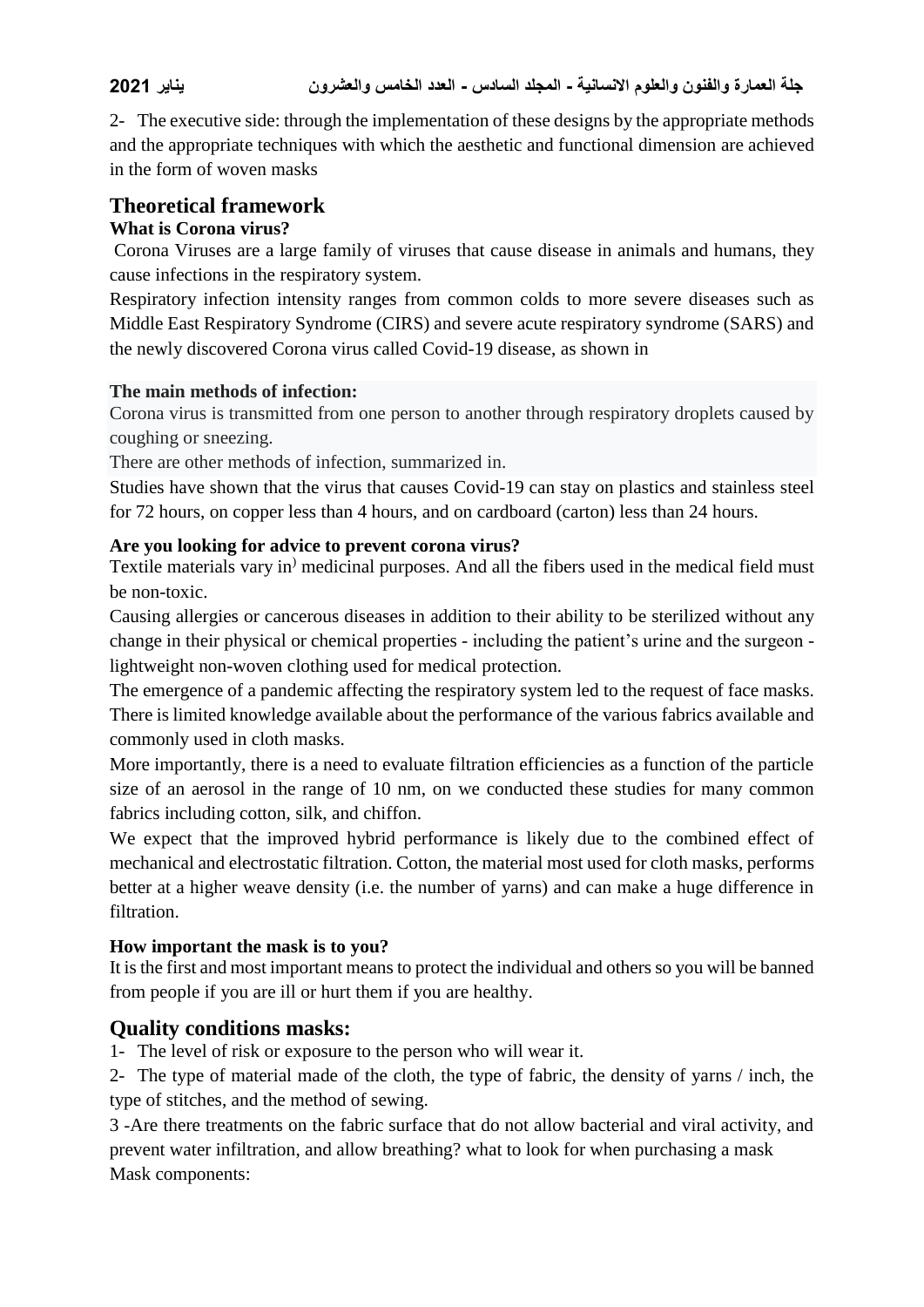1- The outer layer: It is made of spun-bond polyester using a method that allows the polymer to be flattened in the form of threads and then compressed together in the form of thermal fabric. This layer is often blue or green in color and has anti-tear properties and anti-moisture counter. ... Static, Anti – Bacterial.

2-The middle layer: it is the filter layer, an important layer made of polyester only by the melt -blown method, which is a method that depends on the polishing of the polymer and then puffing it strongly on a spool so that it is grouped in the form of superimposed and crossed fabric and this does not give it the ability of filtering because it helps, it has to capture the bodies between its tissues and achieve high absorption capacity.

### **Sterilization methods for reuse:**

Also, there are many layers on top of each other, to provide much higher protection than the three-layer surgical masks, and their lifespan is longer and more expensive.

In view of the lack of medical supplies in the world, the FDA has allowed the reuse of highefficiency N95 masks after sterilization with autoclaves to protect the medical staff on the one hand and to overcome the lack of personal protective equipment for workers in the health care field on the other hand.

-types that are spread in the Egyptian market are imitation of the surgical mask with a single layer with blue color made from non-woven fabrics, another kind is from knitted fabrics with black color.

-In this research, I discussed the third type, which is masks that were designed and woven from more than one layer. In response to a previous research recommendation. Machine cut it as masks, not meters, then separate. The implementation was done on the jacquard machines with designs that add an aesthetic aspect to the mask. The following was done:

- 1. Produce masks from woven fabrics (more than one continuous or separate layer.)
- 2. Patterned masks (currently all are solid, one color only.)
- 3. Enter the implementation method of the jacquard machines in producing masks. It is dedicated to the production of upholstery fabrics, woven curtains and…. etc.

# **Jacquard sets what about:**

Jacquard devices are used to weave fabrics of large designs of various types that cannot be woven on dobby machines, designs that consist of more than 24 variations of intersections and for designs of complex shapes with hundreds or even thousands of yarns that work differently. The Jacquard loom does not have a circle but an individual healds eyes. The lifting of each needle is controlled by a series of perforated cards, but almost all of these systems are replaced by small computers that control the lifting of the healds eyes and its warp threads.

The use of modern mechanical and automatic looms gave the opportunity to manufacture and produce free-textured designs with multiple themes and provided the opportunity to

use color tests in complete freedom and at high speed.

The function of the jacquard sets, no matter how different their models and the various means of control, they are limited to controlling the movement of hooks and working to raise them to the upper layer of the shed or stop them on the lower layer where they are affected and dependent on.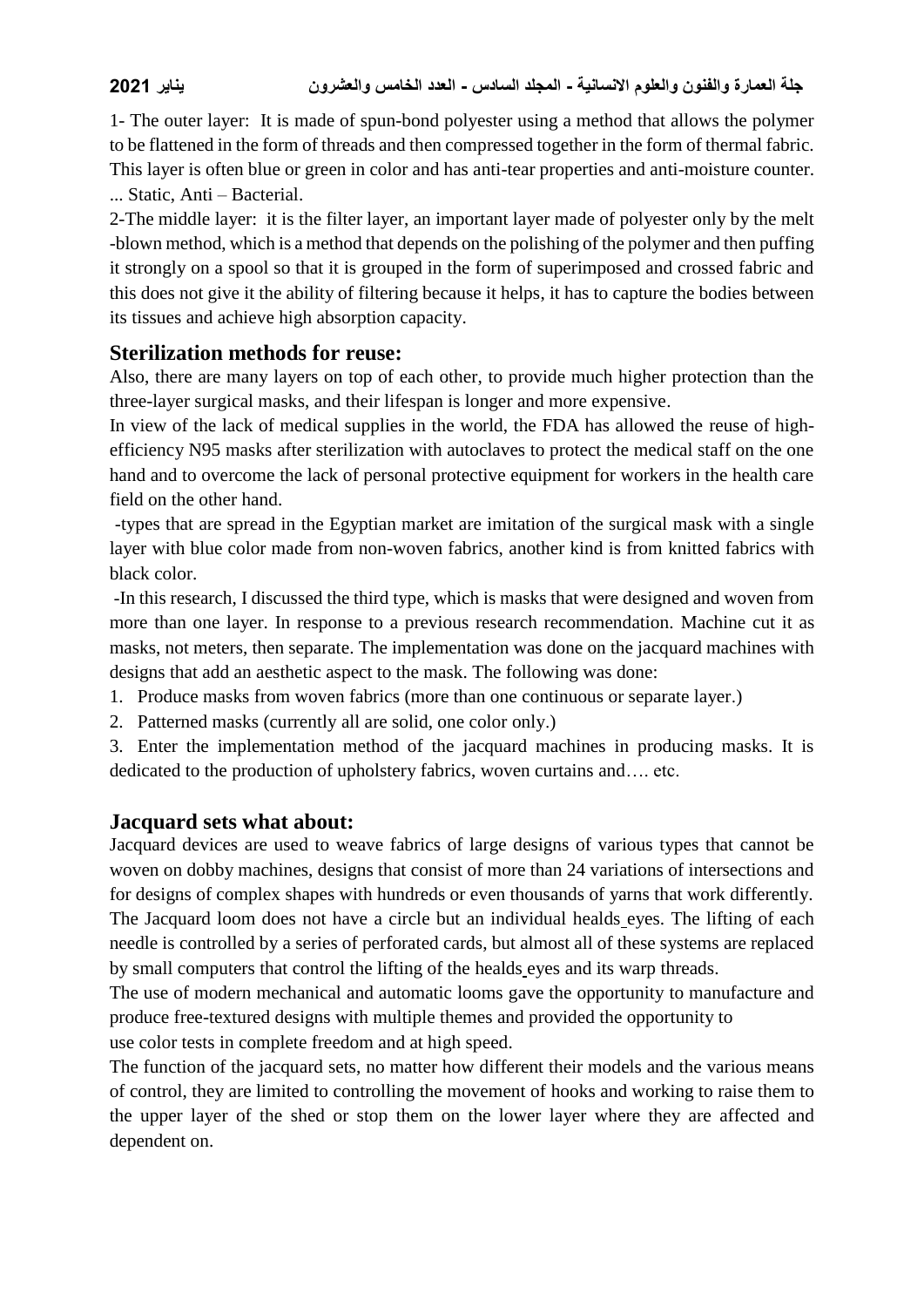The textile structures used to show the desired pattern and design through the interweaving of the weft threads with the warp threads attached to the jacquard frames attached to the top of the textile machine and the means of linking the hooks to the threads is the harnesses.

The use of multiple and advanced computer programs has contributed to managing and adapting the multiple textile data in order to facilitate obtaining the final textile image that represents the final textile product as required in its most accurate form and in the fastest possible time.

# **The practical framework for the research**:

-According to the recommendation of previous research that the use of multi-layer woven fabrics will give better protection than its non-woven counterpart - **also from virus instability** 

# **research on woven fabrics the following has been done:**

Number of designs: 40 innovative designs (7 groups).-

- Designed and implemented in designing specialized textile, design programs-
- The histological structures were developed for each group (10 groups of weaves)
- It has been implemented by weaving it on various jacquard machines, each of them with electronic jacquard (2 jacquard 2688 hooks) with controllers unit JC5 .

- The product of these machines is not a fabric by the meter; it can be used as a mask. But the masks are marked with commas, which are easy to separate

# **Technical specifications for innovative masks:**

#### **First: The basic Specifications**

1. With a specific area produced on the machine. Mask size: width 18 cm - height from 16 cm to 18 cm:

2. The mask is provided with a basic textile frame with it to resist the splicing of the limbs and prevent the strings from sliding off together.

3. Add places to fasten and fix the fixing tape to the head or the ear. Using 4 holes in the corners and also 2 side tapes consisting of two layers (separate in some designs) to dismantle the fixing tapes.

1- It can be reused after washing, several use.

#### **Second: The preventive job specifications**

1 .All masks are from two to four layers (double separate and coherent).

2 .Difference of weaves structures (10 groups) from innovative weaves.

3. The difference in the materials used for warp and weft

 •All-polyester warp (36 designs executed in two colors: white and black - while only 4 designs are executed in one color white.

4. weft: of different materials as follows:

The first weft is white cotton (for the layer adjacent to the face) for all masks. To avoid carcinogenicity

Some designs are made of polyester wefts - others – polypropylene – filling wefts.

5 .The set (the number of threads / cm) are different, as follows: 5 groups.

In the first group, 14 design number of edges of poison  $= 25$  weft / cm.

The second group 4 designs 49 weft / cm - the third, fifth and seventh groups 37.5-40 wefts / cm - the fourth group 20 wefts / cm - the sixth group 25-28.5 weft / cm.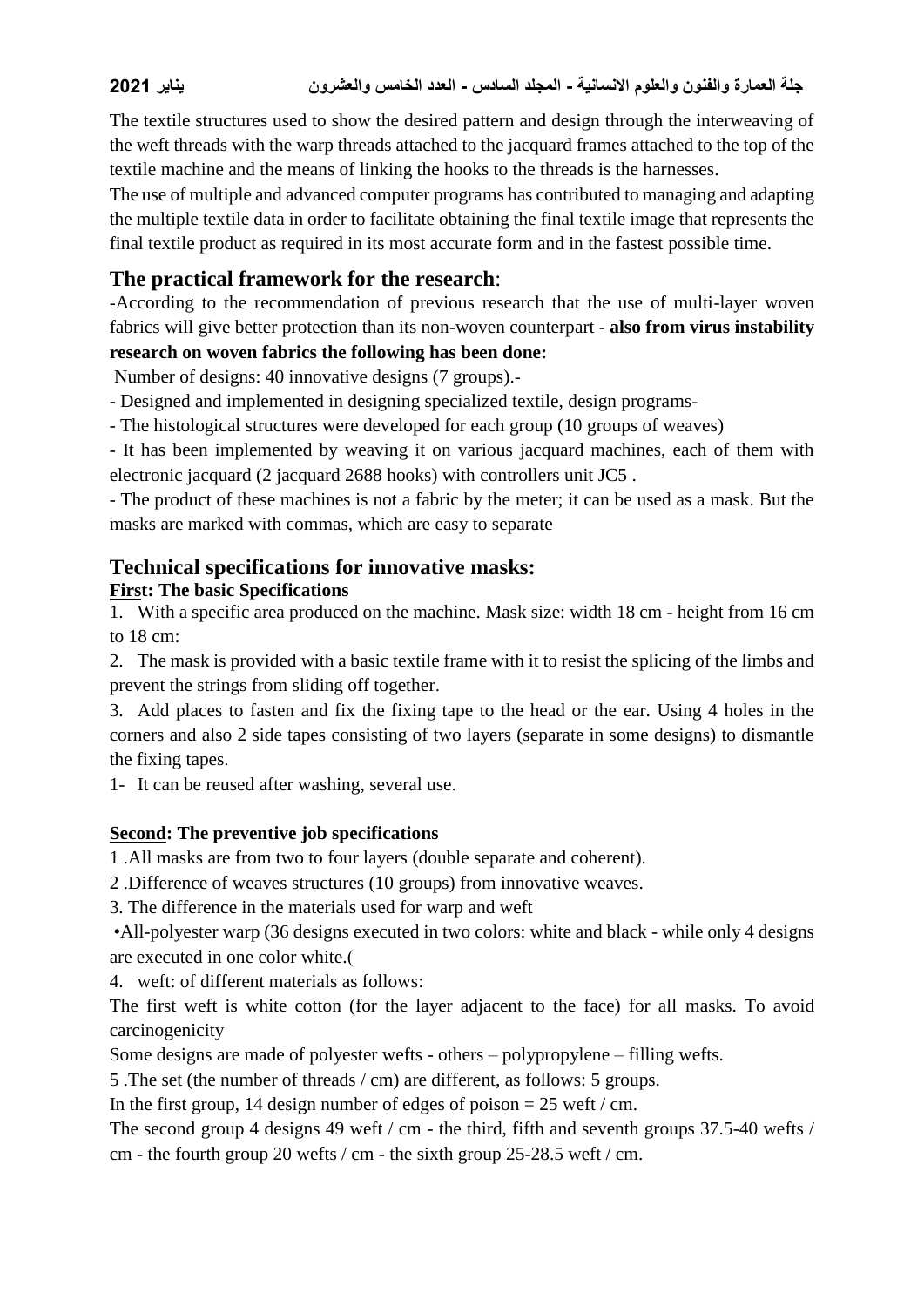# **6 .thickness:**

First: the thickness of the threads (count)

The warp in all masks No. 150/1 denier - Weft: The first weft in all designs is Cotton 20 E. The rest of the wefts in the first group are all polyester number 300 denier.

**Second:** the thickness of the fabric: the thickness of the fabric varies from one group to another. 7 .The presence of a space (in some masks) that allows opening of the mask layers and the possibility of placing between them other layers of other materials to double protection from the virus.

8. All the masks (the side facing the face) appeared from the white warp with white cotton weft (there are no colored strings except rarely in some masks) to prevent carcinogenicity.

**Third:** Aesthetic Specifications:

1 -Innovative designs and various decorative units, including historical, plant and engineering ...... and various topics, including the national, religious, children's drawings.

2-Various designs suitable for many ages and tastes. 3 -The frame is beautifully decorated **Fourth:** Economic aspects:

1- Less expensive than other types.

2- It can be reused after washing it for several times (it is distinguished from the masks produced from non-woven fabrics that are used for one time)

# **Research results:**

A surveys is designed to measure both the aesthetic and the functional sides of the masks, the final results are as follows:

It can be seen from Table (12) that the design No. 17 designed with warp2 color and weft 4 color is the best in terms of overall evaluation with an arithmetic average (2.89) and a relative weight (96.27%), followed by the two numerical designs 18 and 19 with warp2 color and weft 4 colors with an arithmetic average (2.88) and a relative weight (96.05%) for each, and after that the rest of the designs come according to their relative weights. Diagram (5) illustrates that: \*\* the proposed designs in terms of overall evaluation according to their relative weights:



**Chart no (5) the proposed designs in terms of overall evaluation according to their relative weights.**

# **Summary of results:**

Agreement of specialists' opinions on achieving the aesthetic and functional aspects of the proposed designs.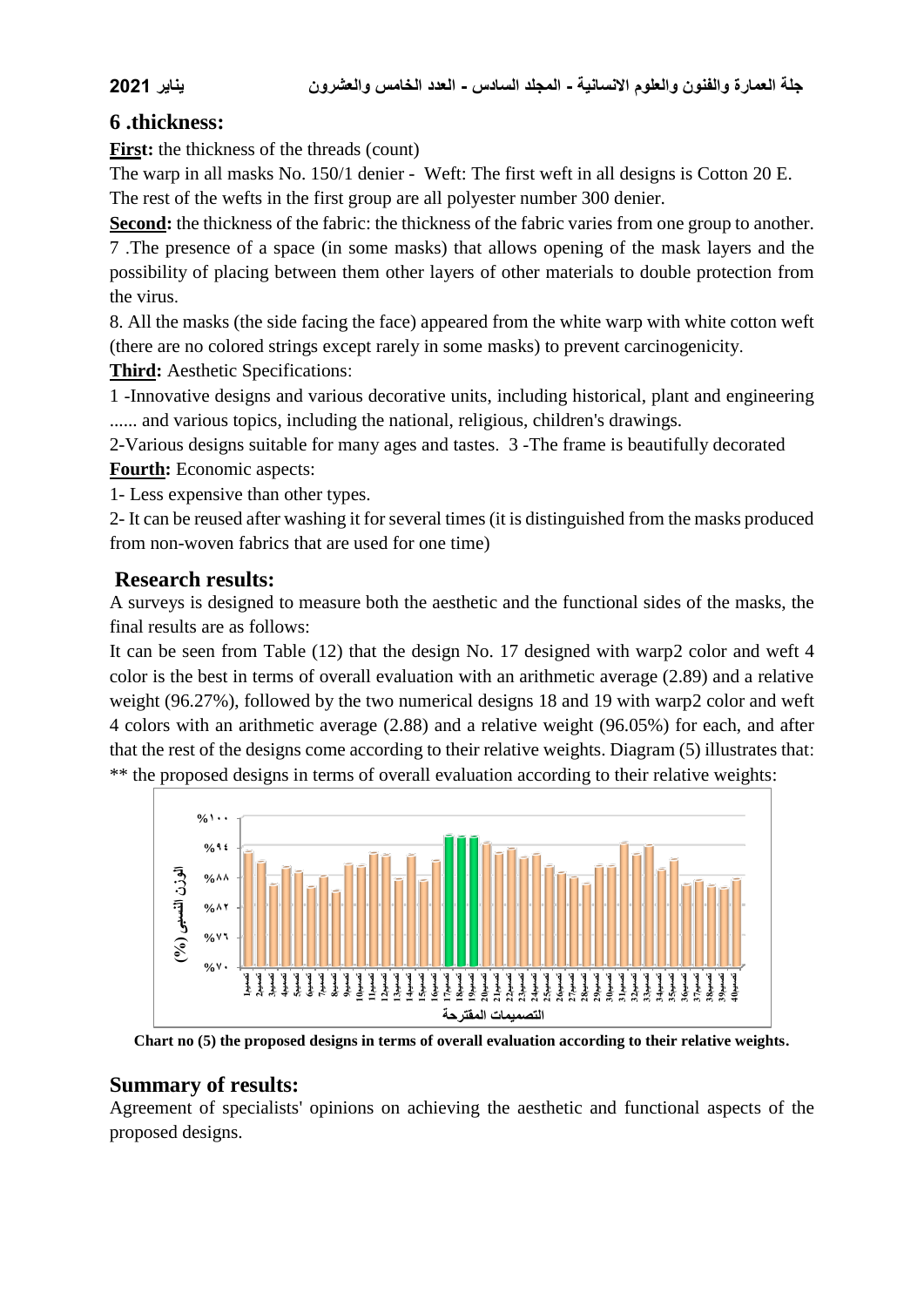### **Research recommendations:**

1- Encouraging scientific researches related to healthy living matters and fully supporting such research.

2- I recommend conducting more researches on masks produced from this research and treating them against bacteria and viruses.

3- I recommend that such masks would be produced in workshops of industrial schools and specialized colleges and presented in the market at the appropriate price to create a price balance for the offered items.

### **References:**

 Alsmadissy, fathy sobhy " alestfadh mn aghzt alhaseb alaly fy taknen alosos alfanyh wa alkwaed alttbekea ltasmem akmsht almafroshat almonfzh ala anwal algakard " resalt magester – klyt alfnon alttbekeih – gamet helwan (1999) sfht 28.

 Alsamadessy Fathy Sobhy "benefit from computers in determining the technical basics and applied roles in design furniture fabrics executed on jacquard looms" master thesis-faculty of applied arts-Helwan university-1999-p.28.

 Alsmadissy, fathy sobhy "tasmem almnsogat wa alhaseb alaly " algze althany ( mrahel wa brameg tasmem algakard )-2016.mn11 ela 12.

 -Alsamadessy Fathy Sobhy "design fabrics and computers" part 2 (stages and software for designing Jacquard)- 2016.p. 11-12.

 Alsiad, ghada mhamed " hewar byn alkhtot wa alalwan wa altrakeeb alnasgiah kmdkhal ltasmem almoalkat wa almfroshat " - Magalet al Emara w al Fenoun w al Elom al Insaniamogald 2 – add 8(2017) sfht 453.

 -Alsayed Ghada Mohamed "a dialogue among lines, colors and textile compositions as an entrance for designing hangings and fabrics" journal of architecture, arts and humanistic science-folder2- issue no. 8-2017. P.453.

 Hatem, abd Elkader wa aghroon " egabt alaselah kthert altdawel wa tasheh baad almfahem almaghlotah alghasah bgaehat firus kofid 19 – almagles alaala llmostashfiat - almagles alaala llgameaat – mars 2020.

• Hatem Abd Alkader and others "answers for common questions and correcting some mistaken concepts about Covid 19" the highest council for hospitals- the highest council for Universities-March 2020.

 5-Rdwan, gmal Mohamed abd alhamed "alestfadah mn nzriat oss altsmem fe ttweer kdrat almosamem alebtkariah lentag baad anwaa akmsht almfroshat " resalet doctorah - klyt alfnon alttbekeih – gamet helwan (2003) sfht 70.

 Radwan Gamal Mohamed Abd Alhamid "benefiting from theories of design basics in developing designers' innovative capabilities to produce some kinds of furniture fabrics" PHD thesis-faculty of applied arts-Helwan university-2003-p.70.

- Alakmeshah altekaniah almnsogat altbiah pdf. "technical fabrics-medical textiles"pdf. -
- Ghalengher, gems " alseha wa aleloom " bbc arby abril/ nisan 2020.
- Ghagher James "sciences and health" BBC in Arabic- A
- Hayet almowasfat wa altawheed alkyasy alkahera-yolyo 2020.
- Association of standardization and features –June 2020-Cairo